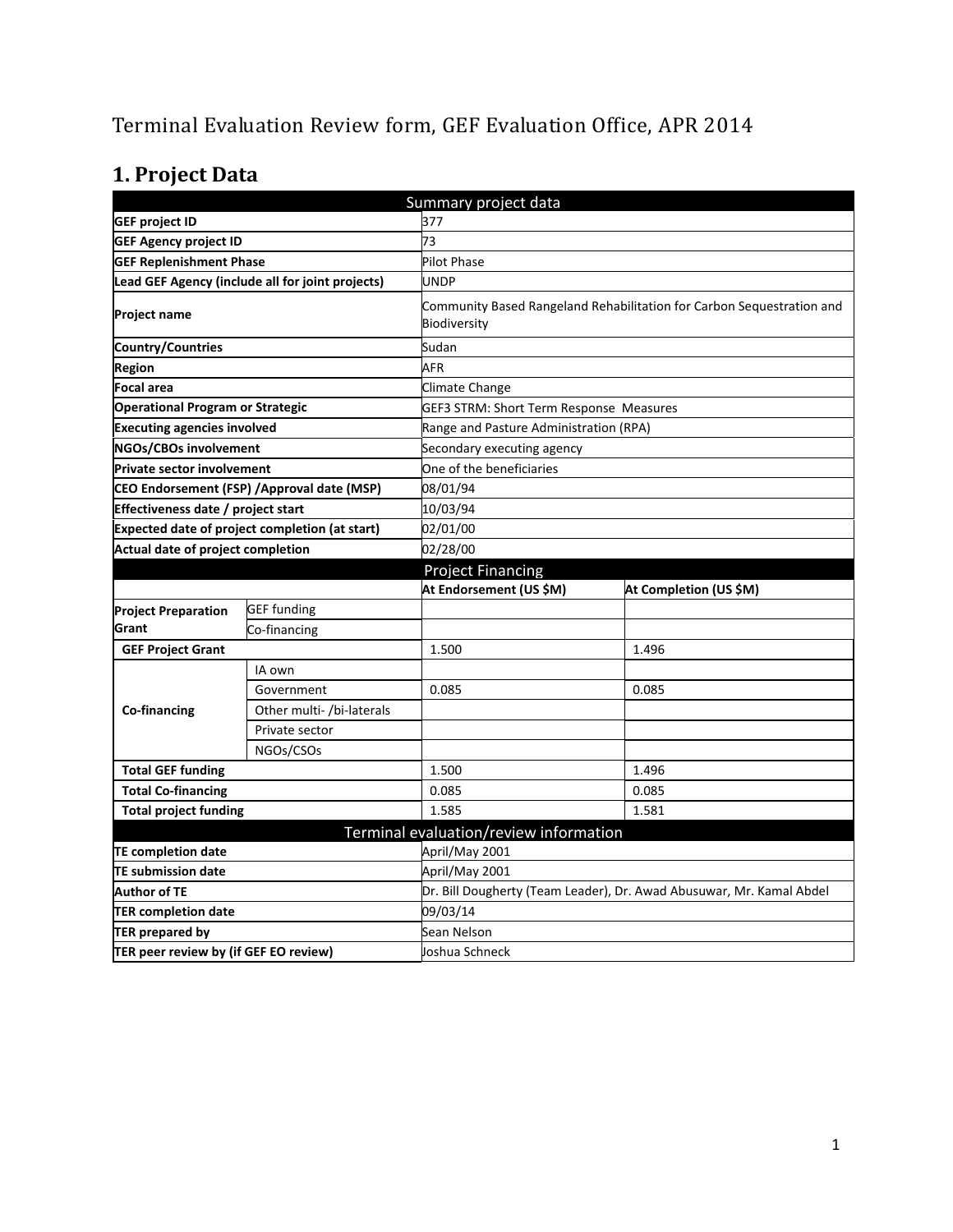### **2. Summary of Project Ratings**

| <b>Criteria</b>                           | <b>Final PIR</b> | <b>IA Terminal</b><br>Evaluation | <b>IA Evaluation</b><br><b>Office Review</b> | <b>GEF EO Review</b> |
|-------------------------------------------|------------------|----------------------------------|----------------------------------------------|----------------------|
| <b>Project Outcomes</b>                   | N/R              | N/R                              | N/R                                          | <b>MS</b>            |
| <b>Sustainability of Outcomes</b>         | N/R              | N/R                              | N/R                                          | U                    |
| <b>M&amp;E Design</b>                     | N/R              | N/R                              | N/R                                          | U                    |
| <b>M&amp;E</b> Implementation             | N/R              | N/R                              | N/R                                          | U                    |
| Quality of Implementation                 | N/R              | N/R                              | N/R                                          | MU                   |
| <b>Quality of Execution</b>               | N/R              | N/R                              | N/R                                          | <b>MS</b>            |
| Quality of the Terminal Evaluation Report |                  |                                  | N/R                                          | S                    |

### **3. Project Objectives**

#### 3.1 Global Environmental Objectives of the project:

The TE defines the main GEO as "to sequester carbon through the implementation of a sustainable, local-level natural resources management system that that prevents degradation, rehabilitates or improves rangelands" (TE, p. 6). By improving land management practices, project lands could be effectively used as carbon sinks. In addition, protecting local biodiversity was a secondary GEO, though the biodiversity goals were often ill-defined.

#### 3.2 Development Objectives of the project:

The DOs were closely connected to the GEO. The TE states, "the goal of the project was to demonstrate at the local level that an appropriate community-based natural resource management system could be implemented that would reverse prevailing land degradation trends, and effectively sequester carbon" (TE, p. 10). Because droughts often affected Bara Province, where the project was carried out, farmers were often forced onto marginal lands, which exacerbated local environmental problems (erosion, loss of biodiversity) and reduced the capacity of these lands to function as carbon sinks. By creating incentives, improving local practices and enhancing local capacity to create and preserve carbon sinks, project leaders hoped to empower local stakeholders to address climate change.

The TE also states that the major project development goal was "to reduce the risks of production failure in a drought-prone area by providing alternatives for sustainable production, so that outmigration will decrease and the population will stabilize." (TE, p. 6). Elaborating on this point, the TE authors later added: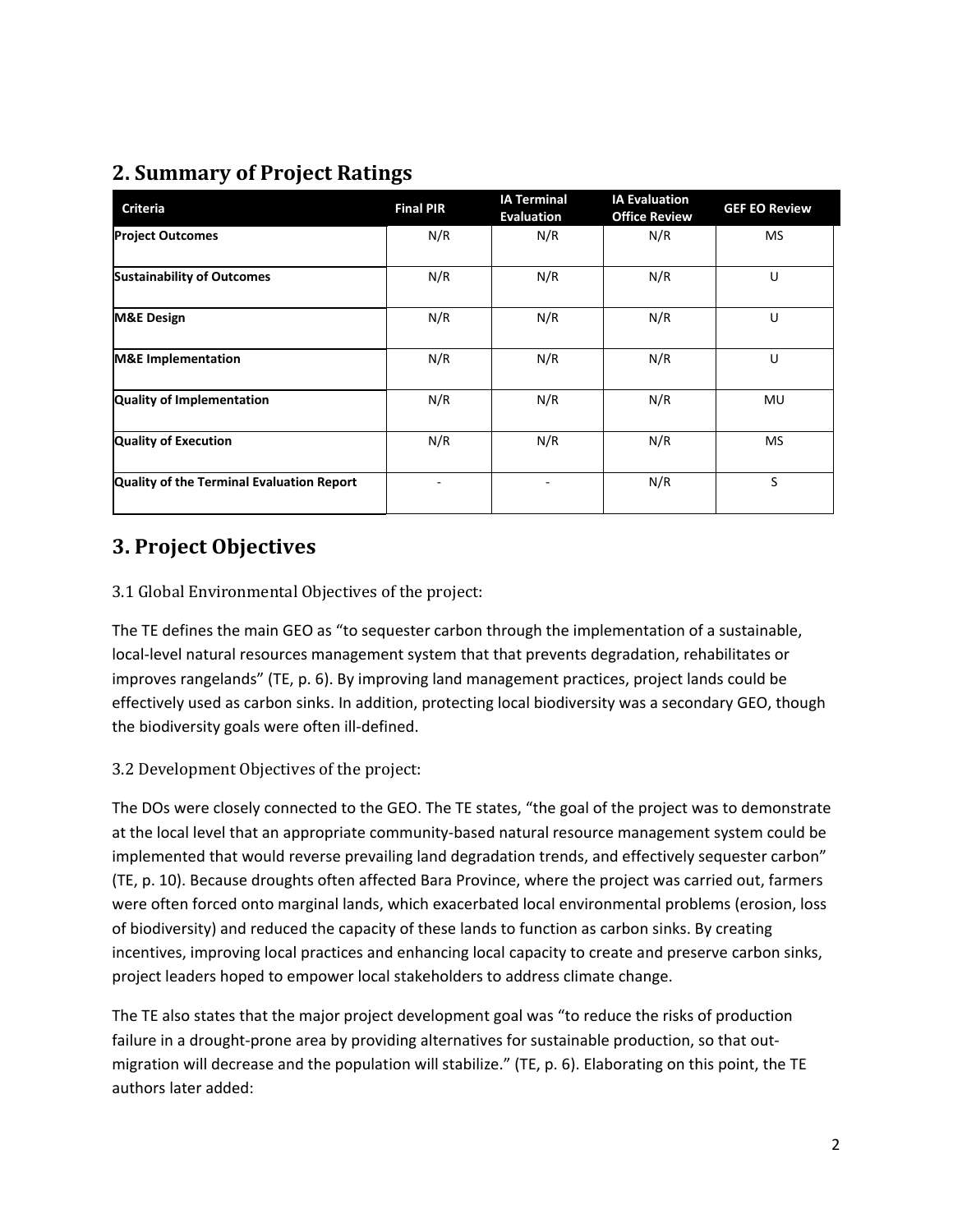Certain measures intended to address socio-economic conditions were included in the project design in order to meet the community's short-term survival and production needs. Among others, these activities focused on fodder production, water development, livestock restocking, development of village-level irrigated gardens, introduction of revolving credit systems, and drought contingency planning. The driving premise for such activities was that achieving a longterm improvement in natural resource management and land rehabilitation could only be accomplished if accompanied by development activities that met villagers' near term needs (TE, p. 10).

It should be noted that these DOs were secondary to the GEO of sequestering carbon and were part of the project explicitly to help make carbon sequestration more likely.

The following were the project's 4 Immediate Objectives:

- 1) To improve local sustainable natural resource management capacity "to prevent land degradation and to rehabilitate or improve rangelands" (PD, p. 25).
- 2) To conduct post-drought rangeland regeneration and rehabilitation in a way that improves local environmental protection capacity.
- 3) To hold public education campaigns on environmental protection and introduce new technology in order to help diversify local production systems
- 4) To enhance local capacity to survive the effects of drought, while also helping to breathe new life into local household economies.
- 3.3 Were there any **changes** in the Global Environmental Objectives, Development Objectives, or other activities during implementation?

The TE does not explicitly mention any changes to the GEOs or the DOs.

### **4. GEF EO assessment of Outcomes and Sustainability**

Please refer to the GEF Terminal Evaluation Review Guidelines for detail on the criteria for ratings.

Relevance can receive either a Satisfactory or Unsatisfactory rating. For Effectiveness and Cost efficiency, a six point rating scale is used (Highly Satisfactory to Highly Unsatisfactory), or Unable to Assess. Sustainability ratings are assessed on a four-point scale: Likely=no or negligible risk; Moderately Likely=low risk; Moderately Unlikely=substantial risks; Unlikely=high risk. In assessing a Sustainability rating please note if, and to what degree, sustainability of project outcomes is threatened by financial, sociopolitical, institutional/governance, or environmental factors.

Please justify ratings in the space below each box.

| 4.1 Relevance | Rating: Satisfactory |
|---------------|----------------------|
|---------------|----------------------|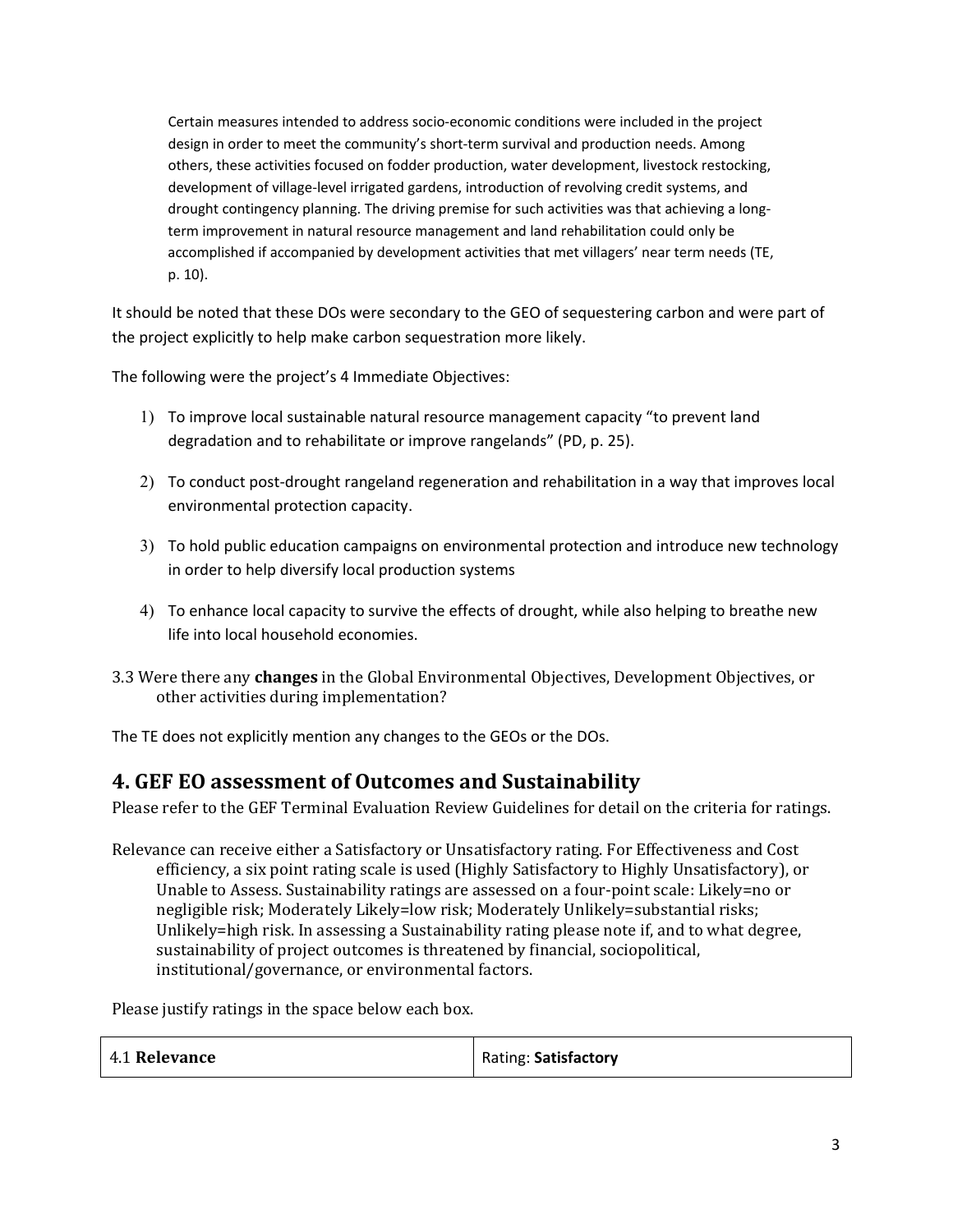The project was relevant to both the GEF and to the Government of Sudan. According to the PD, increasing/creating carbon sinks is one potentially effective tool for addressing climate change, in-line with GEF objectives.

The project was somewhat less relevant to the Sudanese government's priorities at the time, though still relevant. While the government was a UNFCCC signatory, climate change mitigation was not a major policy focus at the time. The project involved issues and techniques that existed outside the framework of the government's 1992-2000 Comprehensive National Strategy. The Sudanese government though was supportive of projects to promote smallholder agricultural production. In addition, it had stated it was committed to promoting issues like "environmental conservation, sustainable production, and assistance to drought-affected areas" (TE, p. 11).

| <b>4.2 Effectiveness</b> | Rating: Moderately Satisfactory |
|--------------------------|---------------------------------|
|                          |                                 |

#### Overall Results:

All of the project initiatives were carried out with the ultimate goal of improving local carbon sequestration capacity and potential on project lands. It is clear much work went into improving the maintenance and cultivation of project lands to improve their effectiveness as carbon sinks. However, due to poor measurement and verification, it is uncertain how much carbon was actually sequestered in project lands due to project actions. There was no plan in place to continue to monitor project sites past the project's end, which calls into question the ability to verify that carbon is being sequestered at the rates predicted or in a cost-effective manner. Project members claimed that their actions will lead to roughly 61,000 tC sequestered in project lands over 20 years. However, this claim is based on carbon being sequestered due to both direct and indirect results of local farmers completely ceasing to use marginal lands. Since there were no plans to continue funding local farmers, there is no reason to believe this optimistic scenario.

UNDP leaders appear to have salvaged the project during the latter half of its operational life. Training was widespread. Most of the results achieved below were achieved after UNDP leaders moved the project away from RPA management.

#### *Objective 1: To improve local sustainable natural resource management capacity "to prevent land degradation and to rehabilitate or improve rangelands" (PD, p. 25):* **Moderately Satisfactory**

A high number of both public and private rangelands were set aside for regeneration until they had enough vegetation to be grazed sustainably. Communities set aside 700 ha of communal land to promote sustainable grazing practices. Farmers also set aside an additional 500 ha of private land for this same initiative. The PD had only focused on public lands, so a high level of private involvement went above expectations.

However, not every sustainable resource management initiative met with complete success. Project leaders had to forgo their original dune re-vegetation projects due to local opposition. Local residents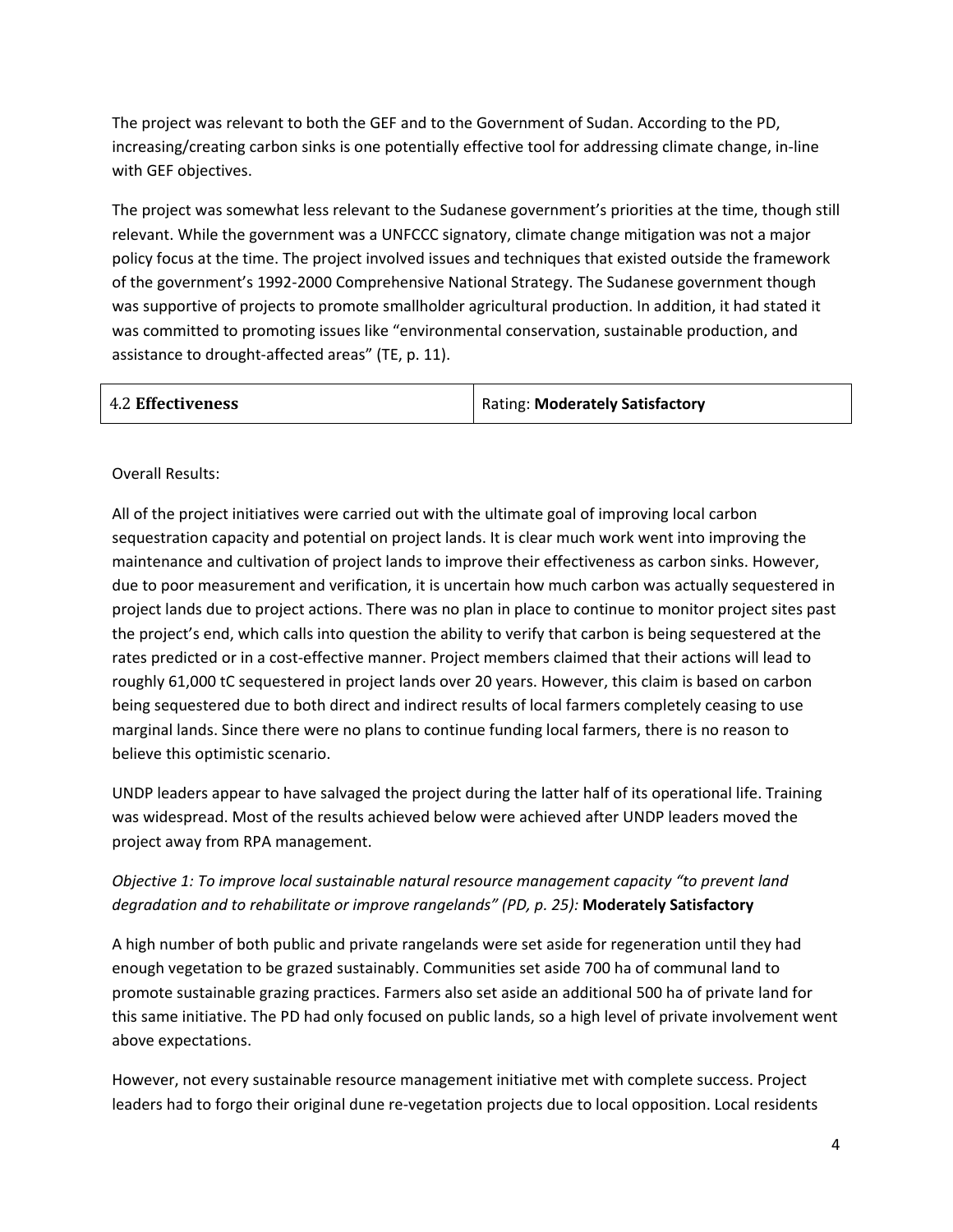believed this part of the project was a cover for taking over these lands. As a result, the dune restoration initiative had to be scaled down and carried out at a different location. The windbreak portion of the project also failed to meet expectations. Only 108 km of windbreaks were created, falling short of the target of 195 km. Diesel pumps were included in the project's physical capital stock. These 6 diesel pumps are expected to emit 120 tC a year, which somewhat undermines the carbon capture portion of the project.

Immediate Objective 2: To conduct post-drought rangeland regeneration and rehabilitation in a way that improves local environmental protection capacity: **Satisfactory**

In practice, these results overlapped with Immediate Objective 1's results regarding improved rangelands. The sustainable rangeland practices mentioned in Immediate Objective 1's section include the use of drought-resistant grasses. The 700 ha of public land included in this part of the project exceeded the original goal of 500 ha.

Immediate Objective 3: To hold public education campaigns on environmental protection and introduce new technology in order to help diversify local production systems: **Satisfactory**

45 public education training sessions were held in the 17 project villages from 1998-1999. Roughly 2,400 people received some form of training through the project. These trainees were 58 percent women, which helped to improve women's local capacity, which was in-line with the project's strategy of targeting women in particular.

On the technology side, over 90 percent of village households in project villages adopted improved cookstoves through the project. This helped reduce firewood use between 33 percent and 50 percent. Guar was successfully introduced as a "fodder conservation technology." It is a "leguminous-rich protein forage" that was introduced "to assist in sheep fattening and milking herds" (TE, p. 36). Participants in project villages produced roughly 4 million Sudanese pounds of guar in 2000.

Immediate Objective 4: To enhance local capacity to survive the effects of drought, while also helping to breathe new life into local household economies: **Moderately Satisfactory**

This is the broadest overall goal. The project created new local institutions to help promote sustainable practices and to make communities resilient in the face of drought, which would limit outward migration, but TE states that this system would not "be adequate on its own to have a lasting impact of reduction of out-migration" (TE, p. 43). The institutional framework is as follows:

- A coordination committee ("Tansigh") that acted for the Rural Council as a whole to play an oversight role on project activities.
- Implementation committees ("Tanfeez") in each of the 5 Village Councils. Each Tanfeez had subcommittees established under it that dealt with 6 issue areas: "grazing management, water management, women's vegetable gardens, pastoral women development, men's credit and women's credit" (TE, p. 23).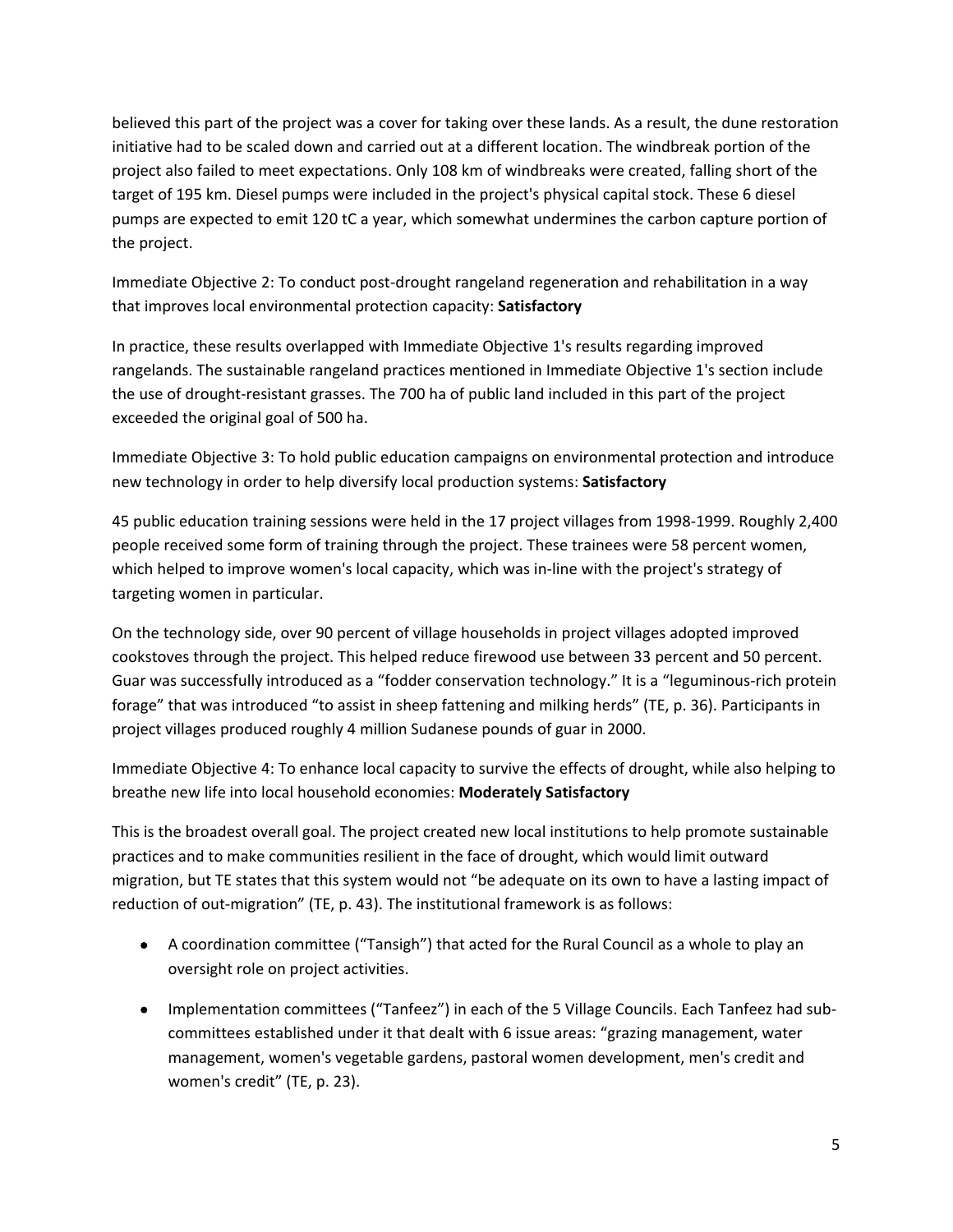- Village development committees (VDCs) in all 17 project villages that focused on "grazing management, women's irrigated gardens, and credit systems" (TE, p. 18). These were entirely made up of local residents and stakeholders. These were created to better suit local needs and to put the focus on village communities instead of the Village Councils.
- Coordination committees were formed in each of the 5 Rural Councils to handle executive and women's issues.

This institutional framework helped achieve a high degree of local participation in the project.

The grain storage and credit program had mixed results. While 3 storage facilities were built, it is unclear if residents in all 17 project villages had access to these storage facilities. While the TE claims the credit system based around these storage facilities was well-functioning and had a high participation rate, the TE rates the system's repayment status as poor. This part of the project was undertaken with the World Food Programme (WFP), but the WFP was unable to meet even 50 percent of its capital grant assistance. In theory, if this capital grant assistance had been delivered, it "could have enabled the project to accelerate the process of promoting a full-fledged credit-based food security and risk-management strategy," (TE, p. 42) but the project leaders were unable to do so. This limits the project's success in making local communities resilient against droughts.

The women's irrigated gardens initiative appears to be a success for helping the project improve local socioeconomic conditions. This was an undertaking to improve women's socioeconomic livelihoods. The gardens seem to be economically sustainable past the project end date, in part because the women sell their output to nearby villages. However, 6 of the gardens used diesel-fueled pumps, which undermine the carbon capture component of the project. In addition, these 6 gardens need a steady diesel source to remain viable.

A note on the project's early problems and biodiversity goal problems:

The early project stages were rather ineffective. RPA employees were unclear how to interpret the PD's goals because the socioeconomic goals were complex and multifaceted, often providing little guidance. The biodiversity goals were of limited effect because there were no clear benchmarks established ahead of time to determine success or failure.

Project members started collecting baseline data on project sites and villages late after experiencing delays. The lack of data collection on soil carbon and the fact that the sites for the baseline data collection were not adequately identified is also troubling. However, the five land use boundary maps made for each Village Council appear to have been created effectively. Data collection on initial socioeconomic and agricultural conditions also appears to have been satisfactory.

Many of the problems the project team ran into on the ground related the biodiversity goals. Biodiversity was seen a "co-benefit" to the larger GEO of carbon sequestration. As a result, the biodiversity goals were often ill-defined in the PD, which caused different biodiversity goals to come into conflict with regard to which initiatives should take priority, causing some to remain partially- or un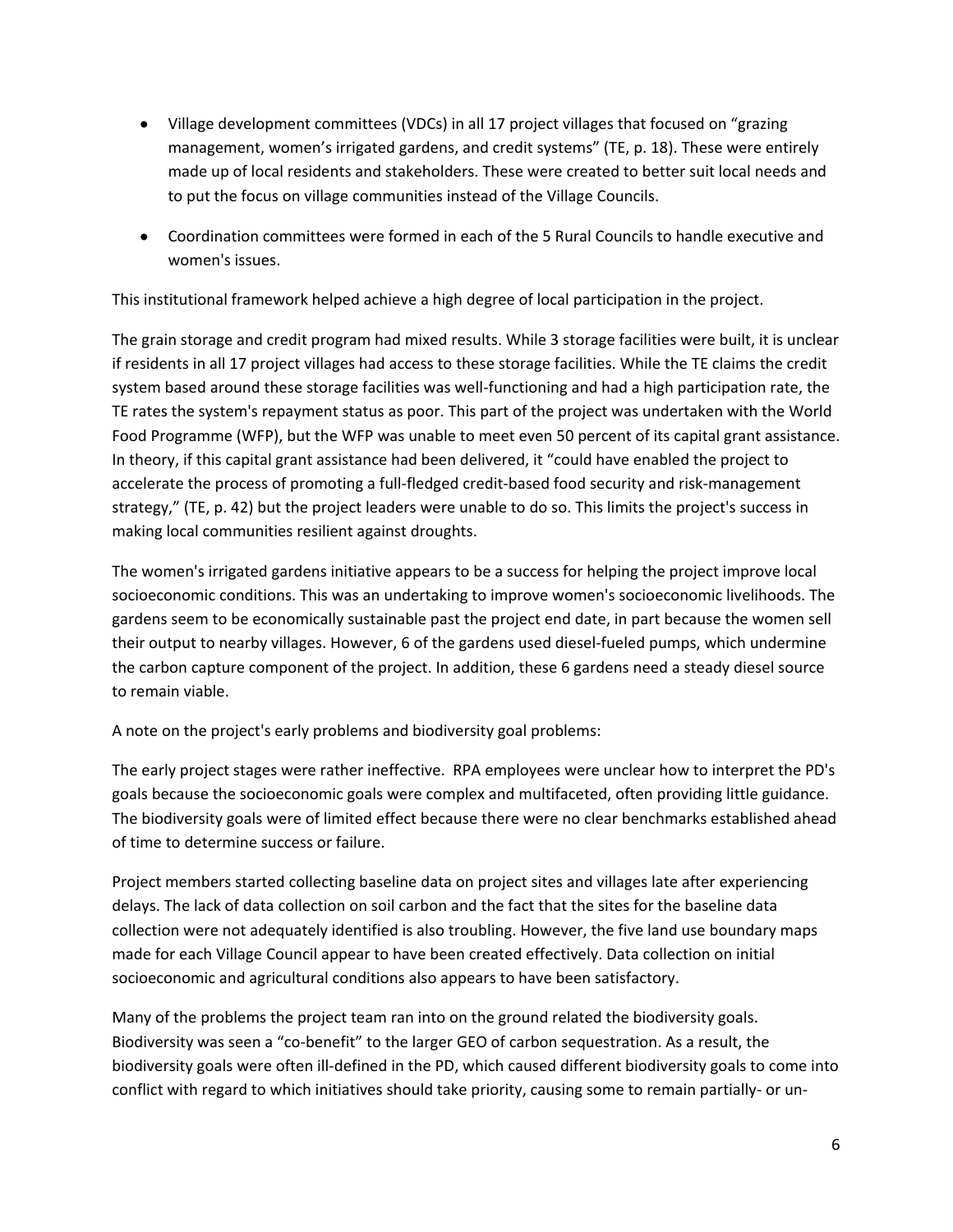implemented. The project team appears to have had little guidance about what they were expected to achieve on this front, so TE explicitly mention that they had to rely on anecdotes to show they met their biodiversity goals. For instance, the PD called for a wildlife consultant to assess local wildlife biodiversity. However, project management felt the funds for this wildlife consultant would be better spent on local training and community development. The TE finds that one of the biodiversity goals set forth in the PD – "cultural diversity" – was wrongly forced into the biodiversity framework. "Cultural diversity" here refers to increasing the local knowledge base for natural resources management. As the TE authors wrote, this would "have been better classified as a development benefit… related to capacity strengthening" (TE, p. 16).

| 4.3 Efficiency | <b>Rating: Moderately Unsatisfactory</b> |
|----------------|------------------------------------------|
|                |                                          |

The project's efficiency is difficult to assess due to gaps in M&E design and execution. This is further elaborated upon in the sections dedicated to discussing M&E issues, sections 6.1 and 6.2. The rating of Moderately Unsatisfactory for project efficiency reflects poor financial and time management during the first 2 years of the project while it was under RPA administration. Project performance appears to have improved after the first 2 years.

The TE notes that if the high sequestration scenario comes to pass over 20 years, the project's cost for carbon sequestration will be US\$3.50/tC. However, if only carbon sequestered as a direct result of the project by the project's end is considered, cost rises to US\$375/tC. This gap of US\$371.50/tC is substantial. Since the more cost-effective scenario is unverifiable (and likely unrealistic), one cannot get a clear picture of how cost-effective the project was at achieving its main overarching goal. With this said, the TE did not provide a target cost for sequestration per ton of carbon.

In addition, the training budget for local stakeholders had to increase from US\$39,000 to US\$113,000 to meet the project's training goals.The TE also notes that "there appears to be have been a serious issue arise regarding the management of project resources," (TE, p. 17) but the authors do not clarify this point. The TE does not clarify if this means financial mismanagement, manpower mismanagement or time mismanagement. The project also saw few results in its first 2 years while under RPA administration. This was partly due to the fact that the PD was complex with interlocking objectives whose relationships were not always clear on the ground. In addition, communication and coordination between field workers and the UNDP Khartoum office was often poor.

Once project administration was moved away from RPA, project management appeared to improve. However, this required adding an extra year and an additional \$500,000 in financing to complete the project. The TE also does not explicitly state if UNDP took direct control of the project or tasked another organization with executing the project.

| 4.4 Sustainability | Rating: Unlikely |
|--------------------|------------------|
|--------------------|------------------|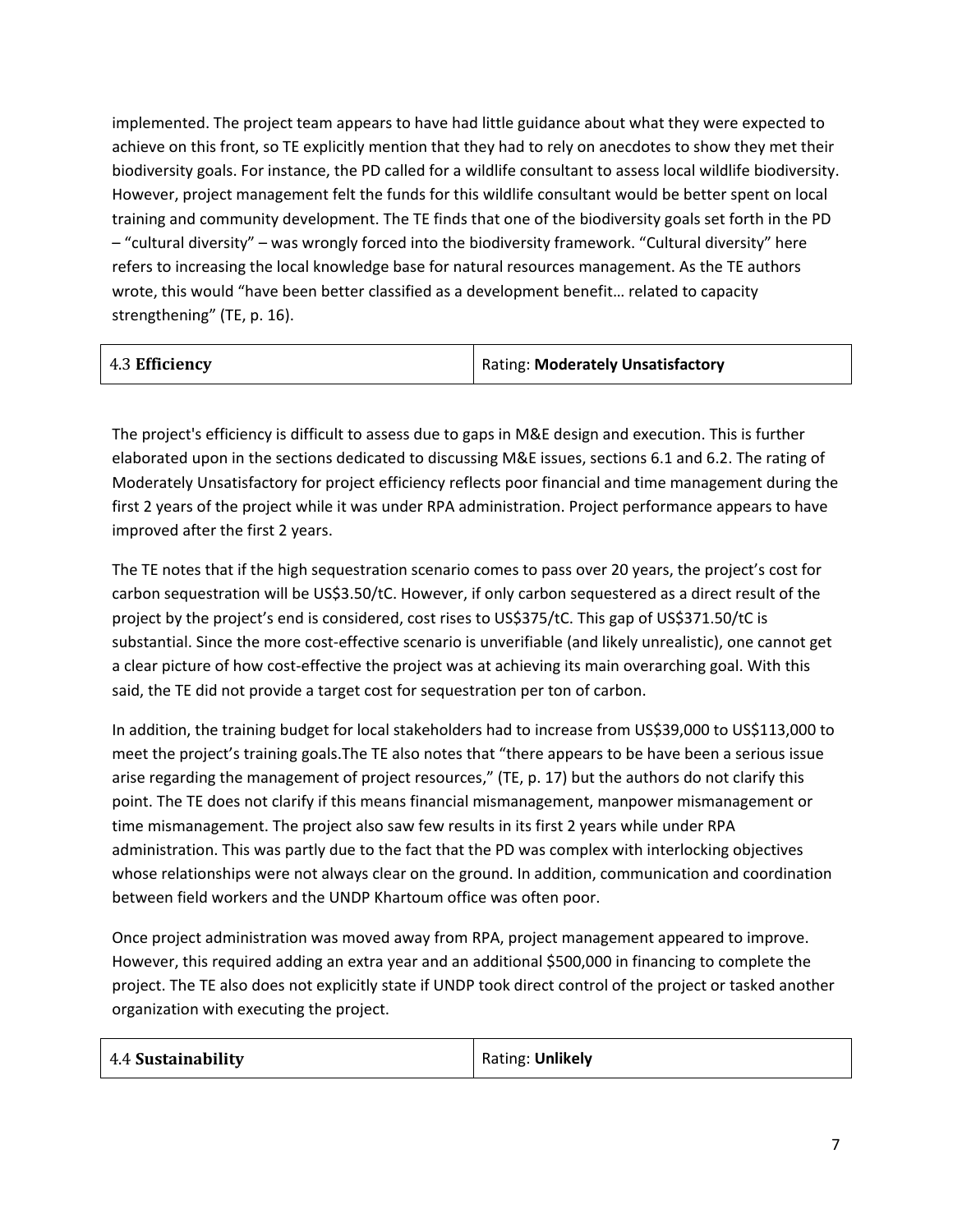The project needed to have a financial support system to finance the continuation of sustainable practices that promote carbon sequestration, as well as to have a proper M&E/MRV system in place to measure the actual amount of carbon sequestered. Neither of these systems were in place to continue past the project's end. The TE worries that without such systems in place, local residents would face incentives to revert to older unsustainable practices.

Risks to the sustainability of project outcomes are further assessed along the following 4 dimensions:

#### Sociopolitical : **Unable to Assess**

The TE does not state how supportive the Sudanese government was of the project once project management was moved away from the RPA. As a result, the government's future support for the project could not be assessed.

#### Financial Sustainability: **Unlikely**

The TE states that since there was neither a plan nor financing for continuing any of the sustainability activities beyond the end of the project, the project's financial sustainability was in doubt. There was no funding set aside for ensuring that local stakeholders continued to use the sustainable practices learned through the project. The grain credit and storage program's failure to become a functional credit system to protect food security and promote effective risk management also hurts the project's financial sustainability. The women's irrigated gardens appear to be the only part of the project that could likely continue without ongoing project financial support, but these gardens were not a primary focus of the project.

Private landholders who engaged in the allocated rangeland scheme have an incentive to continue to use sustainable practices. While the communal/public lands used as part of the scheme can potentially run into a "tragedy of the commons" overgrazing problem, local private farmers face long-term incentives to make sure they will always have enough grasses for grazing. As long as the amount of grasses remain high, so will the relative amount of carbon sequestered, while also keeping local erosion low. However, if farmers face strong incentives to forgo long-term sustainability in favor of short-term grazing, they will likely due so. There will need to be lasting institutions that can provide incentives for sustainable practices, but such funding was lacking as of the TE's writing. On the other hand, nearby villages have started adopting some of the project's sustainability measures on their own, which shows the potential for organic replication.

In addition, the project lands' carbon sequestration value lies in its total amount of area. It appears that on a per hectare basis, these lands have a low carbon sequestration value. This means that upkeep and continuation of local sustainable practices on a wide scale is required to ensure the project contributed value added past the project closing date.

Environmental Sustainability: **Unable to Assess**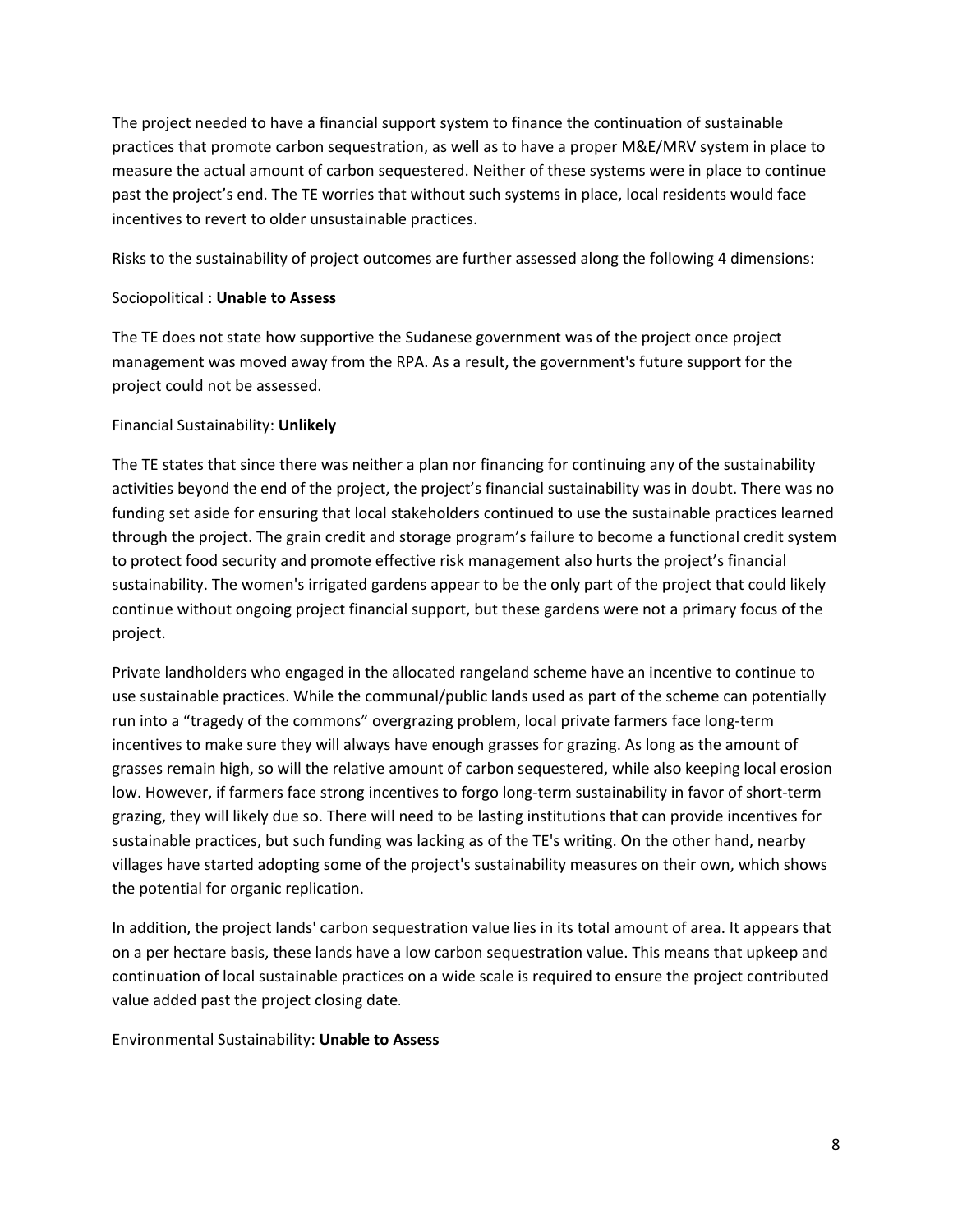The TE does not mention direct environmental risks beyond the risk of drought. The project's environment sustainability depends on local communities' resilience against drought. However, the TE does not directly address how likely or unlikely drought was at that point.

Institutional Sustainability: **Moderately Likely**

The project organizational structure across the project villages also appears to have been wellimplemented and adjusted to local conditions. This local institutional structure was put in place with a high degree of local input and participation, especially at the VDC level. As a result, local participants have an incentive to maintain these institutional structures. However, it is unclear if this could happen without ongoing financing.

### **5. Processes and factors affecting attainment of project outcomes**

5.1 Co-financing. To what extent was the reported co-financing essential to the achievement of GEF objectives? If there was a difference in the level of expected co-financing and actual cofinancing, then what were the reasons for it? Did the extent of materialization of co-financing affect project's outcomes and/or sustainability? If so, in what ways and through what causal linkages?

The TE does not directly assess co-financing. The Sudanese government pledged approximately US\$85,000 in co-financing for the project. The TE provides no reason to believe this was not delivered in full. The TE does state that "government funding in support of project activities has been modest, and was evident only toward the end of the project when some cost-sharing took place" (TE, p. 46). However, they do not say if this funding was below the government's initial promised funding amount. The TE also does not state if the additional US\$500,000 to finance the project's extra year came from the GEF or other co-financing sources.

5.2 Project extensions and/or delays. If there were delays in project implementation and completion, then what were the reasons for it? Did the delay affect the project's outcomes and/or sustainability? If so, in what ways and through what causal linkages?

Collected the initial local baseline data experienced many delays. This likely contributed to baseline data problems, which make assessing how much carbon will actually be sequestered due to project activities. The sustainable rangeland initiative also experienced delays, but this turned out to be one of the most successful parts of the project. A fodder trial nursery also experienced delays before it was set up. In the end, the nursery was still used to teach local residents "sowing methods, seedbed preparation, watering, and fertilization" (TE, p. 34). The TE does not mention any further delays. After moving the project away from RPA management, the project was extended for an extra year with an additional US\$500,000 in funding.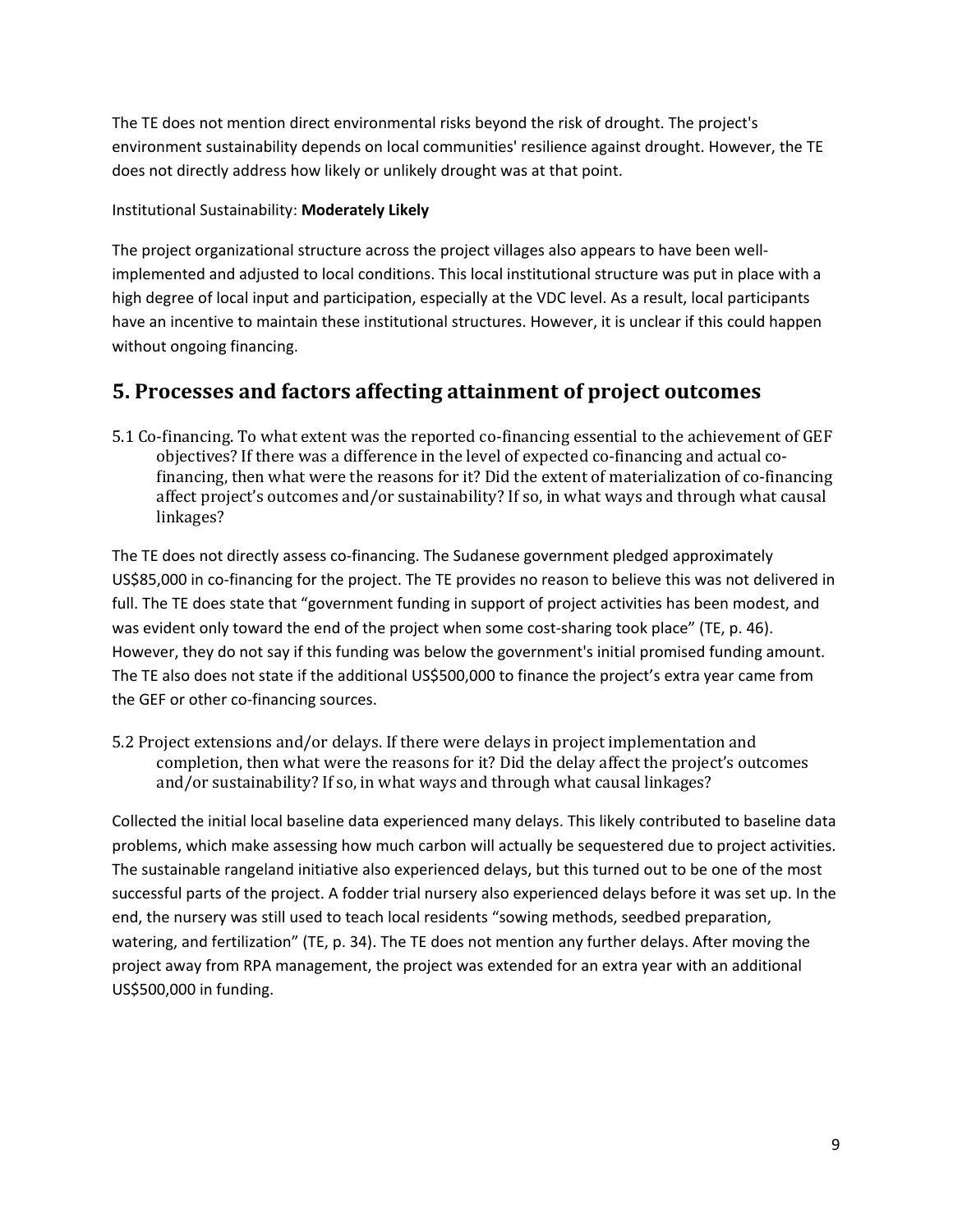5.3 Country ownership. Assess the extent to which country ownership has affected project outcomes and sustainability? Describe the ways in which it affected outcomes and sustainability, highlighting the causal links:

Project execution was initially the responsibility of the RPA of the Sudanese government. However, this phase was poorly implemented, including mismanaging resources and pursuing goals in a contradictory and incomplete manner. RPA employees continued to be involved in the project, but not under RPA control. The TE calls for continued RPA engagement in project activities after the project closing date, but it is unclear from the TE whether or not the RPA would actually do so. RPA project mismanagement reflects a lack of on-the-ground support for the project amongst government stakeholders. In addition, the TE states that "government funding in support of project activities has been modest, and was evident only toward the end of the project when some cost-sharing took place" (TE, p. 46).

Ownership was strong at the local levels, especially at the Village Development Committee level. Due to the fact that project activities were often localized to meet local needs, local stakeholders had a high level of engagement at the village level. While continued central government engagement remained weak, local structures continued to own the project.

### **6. Assessment of project's Monitoring and Evaluation system**

Ratings are assessed on a six point scale: Highly Satisfactory=no shortcomings in this M&E component; Satisfactory=minor shortcomings in this M&E component; Moderately Satisfactory=moderate shortcomings in this M&E component; Moderately Unsatisfactory=significant shortcomings in this M&E component; Unsatisfactory=major shortcomings in this M&E component; Highly Unsatisfactory=there were no project M&E systems.

Please justify ratings in the space below each box.

| 6.1 M&E Design at entry | Rating: Unsatisfactory |
|-------------------------|------------------------|
|-------------------------|------------------------|

The PD provides a schedule for M&E reporting and allocated US\$20,000 for evaluation missions. However, the PD was rather vague on what activities would actually be monitored and according to what metrics and methodologies. There was no mention in the PD of M&E targets, indicators or how project management should adapt to M&E results. The PD did call for collecting baseline data, which included create 5 land boundary maps, 5 land use maps, 1 livestock movement map. This step also included collecting socioeconomic data on local communities. However, it did not provide a clear framework for collecting baseline carbon sequestration data. The PD did call for creating "a soil and vegetation baseline survey" (PD, p. 27), but was vague on what this should entail. These shortcomings likely affected M&E implementation, as noted in section 6.2. The biodiversity M&E design was inadequate in the PD because the biodiversity goals were vague from the start.

| 6.2 M&E Implementation | Rating: Unsatisfactory |
|------------------------|------------------------|
|------------------------|------------------------|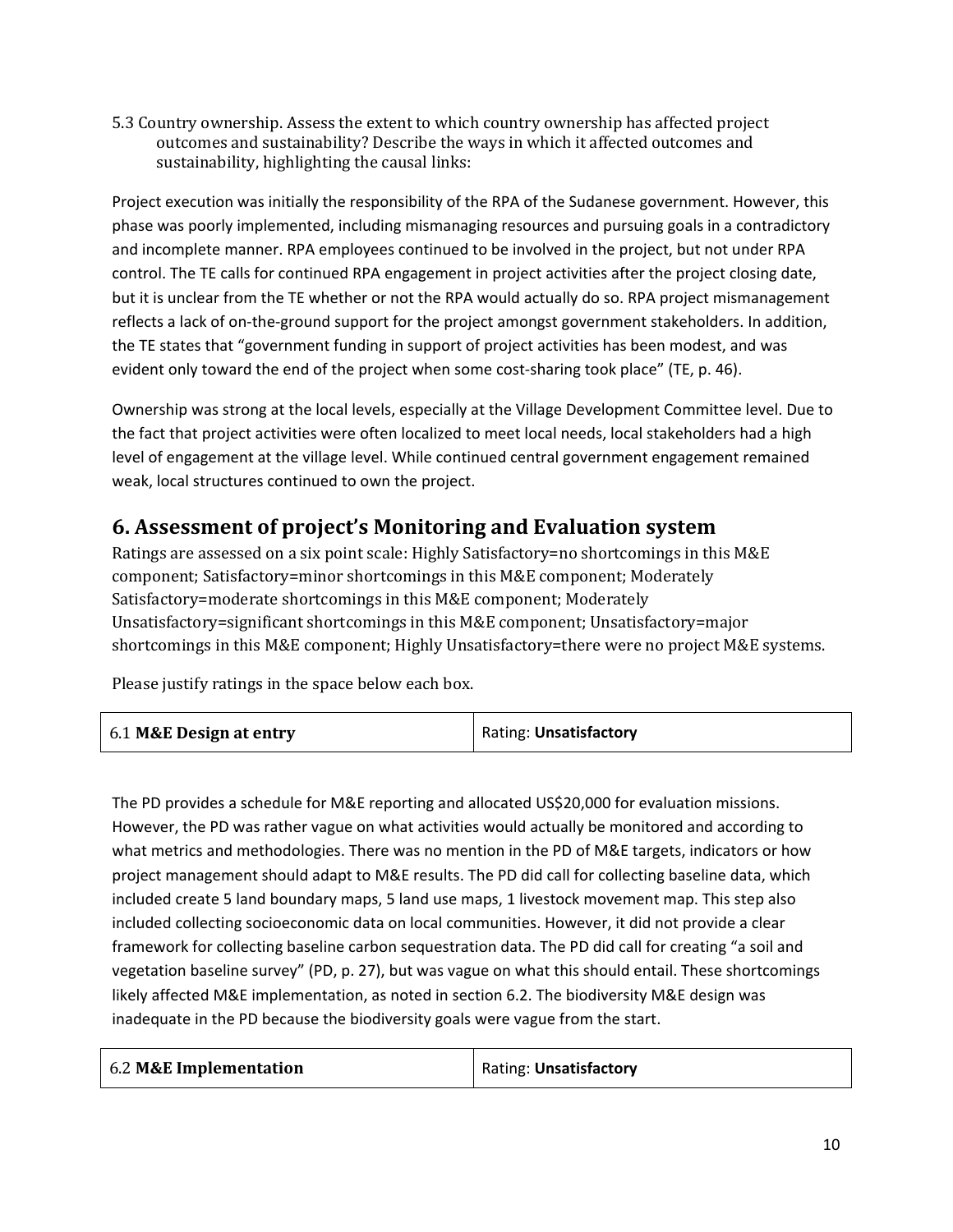The TE finds major shortcomings with the implementation of project M&E . An international M&E consultant was supposed to assess the carbon sequestration element of the project, but the consultant entered the field with just a year left in the project in 1999. The Institute of Environmental Studies at the University of Khartoum sent their own consultants. However, this stop-gap approach had serious drawbacks:

- While researchers tested site locations in 1996 to make a baseline for comparison, it was not clear which locations these actually were. This meant that when consultants collected site data in 1998, they did not necessarily collect data from the same sites, which means that direct comparisons with the 1996 baseline data could not be made.
- There were inconsistent data collection methods between the 1996 baseline and the 1998 sample. The woody biomass sample methodology in particular is noted in the TE for being inconsistent.
- The international consultant realized in 1999 that the previous consultants did not account for the soil carbon component. This makes comparisons between the 1996 baseline and the 1998 samples additionally suspect. As a result, the authors correctly note that "the lack of a suitably designed and vetted program to quantify the carbon sequestration benefits achieved by project activities calls into question the credibility of project claims in this regard" (TE, p. 20). This component was subsequently added, but without the benefit of baseline 1996 numbers.
- The local consultants were inconsistent with the PD over which carbon sequestration issues they monitored. Not all of the project's carbon sequestration components were monitored per the PD. While the consultants monitored rangeland management and rangeland improvements, they did not monitor the dune stabilization and windbreak parts of the project. Instead, the consultants noted the reduction in fuelwood demand. While the consultants did not monitor the reduction in demand for wood as a construction material and changes in land use, they did infer these effects.
- The PD's biodiversity goals were unclear. As a result, the biodiversity M&E consultant was not monitored since project managers felt that this funding would be better spent on training activities.
- The socioeconomic M&E unit was also created late in the project's life in 1998. However, this M&E team appears to have done a relatively better job of obtaining useful data on socioeconomic status and progress regarding the project's effects.

### **7. Assessment of project implementation and execution**

Quality of Implementation includes the quality of project design, as well as the quality of supervision and assistance provided by implementing agency(s) to execution agencies throughout project implementation. Quality of Execution covers the effectiveness of the executing agency(s) in performing its roles and responsibilities. In both instances, the focus is upon factors that are largely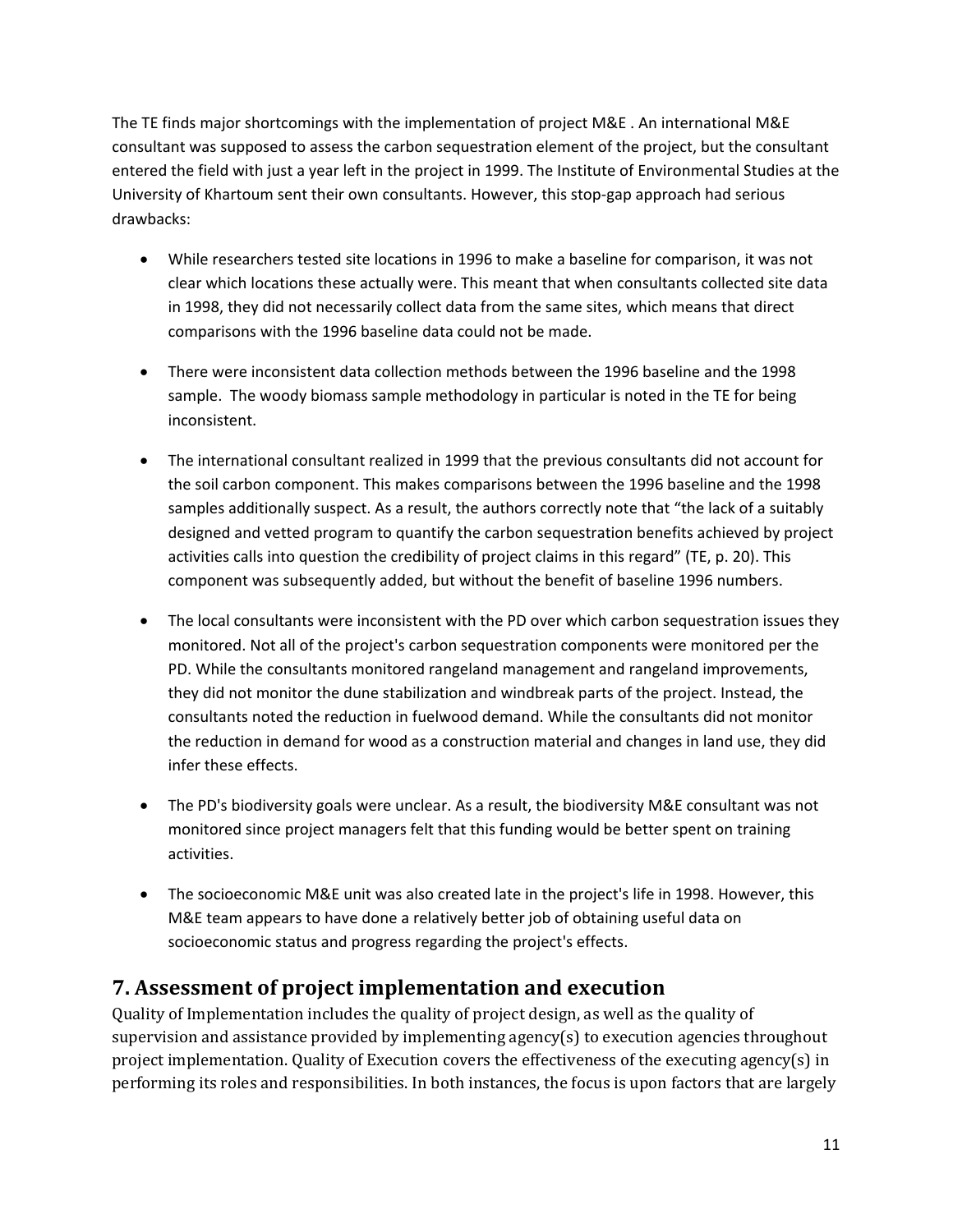within the control of the respective implementing and executing agency(s). A six point rating scale is used (Highly Satisfactory to Highly Unsatisfactory), or Unable to Assess.

Please justify ratings in the space below each box.

| 7.1 Quality of Project Implementation | <b>Rating: Moderately Unsatisfactory</b> |
|---------------------------------------|------------------------------------------|
|---------------------------------------|------------------------------------------|

The TE states that the project design was overly complicated, especially with regard to the biodiversity goals. They were unquantified, lacked cohesion and distracted from the main GEO. While it is important to understand how the different parts of an ecosystem interact to affect environmental goals, field workers cannot work on all aspects at once. Trade-offs due to time and financial constraints have to be taken into account. A project with limited resources cannot tackle every part of a local ecosystem without distracting from the overall project goal. During the project's early stages, project managers were unclear on which biodiversity goals they should focus. In addition, the poor quality of M&E design also undermined the project.

Tasking the RPA with overseeing the project did not work out as planned. In retrospect, project leaders likely should have chosen a different primary executing agency. During the first 2 years, the UNDP office in Khartoum poorly managed communications with project staff in the field. UNDP did salvage the project by moving its execution away from the RPA, though the TE is unclear whether or not UNDP itself became the executing agency at this point.

|  | 7.2 Quality of Project Execution | Rating: Moderately Satisfactory |
|--|----------------------------------|---------------------------------|
|--|----------------------------------|---------------------------------|

The early years of the project under RPA leadership appear to have been mismanaged, including mismanaging project resources. However, local UNDP intervention appears to have salvaged a project that was nearly canceled. Project work was carried out on all of the GEOs and DOs, along with the immediate objectives. The fact that the project rangeland rehabilitation initiative exceeded expectations is a particular point in the project's favor. In addition, the local institutions and training helped to ensure local residents were engaged and active in promoting and carrying out sustainable practices. The exception is the project's developmental goal of helping to ameliorate outward migration, which was addressed indirectly through setting up the VDCs. The fact that nearby villages also started replicating project activities is also a promising sign.

However, M&E execution was often poor and performed on an ad hoc basis, though this was partly due to inadequate M&E design and planning. M&E was often performed inconsistently and often with poor record keeping. Poor M&E undermines project claims to success in reaching the main GEO.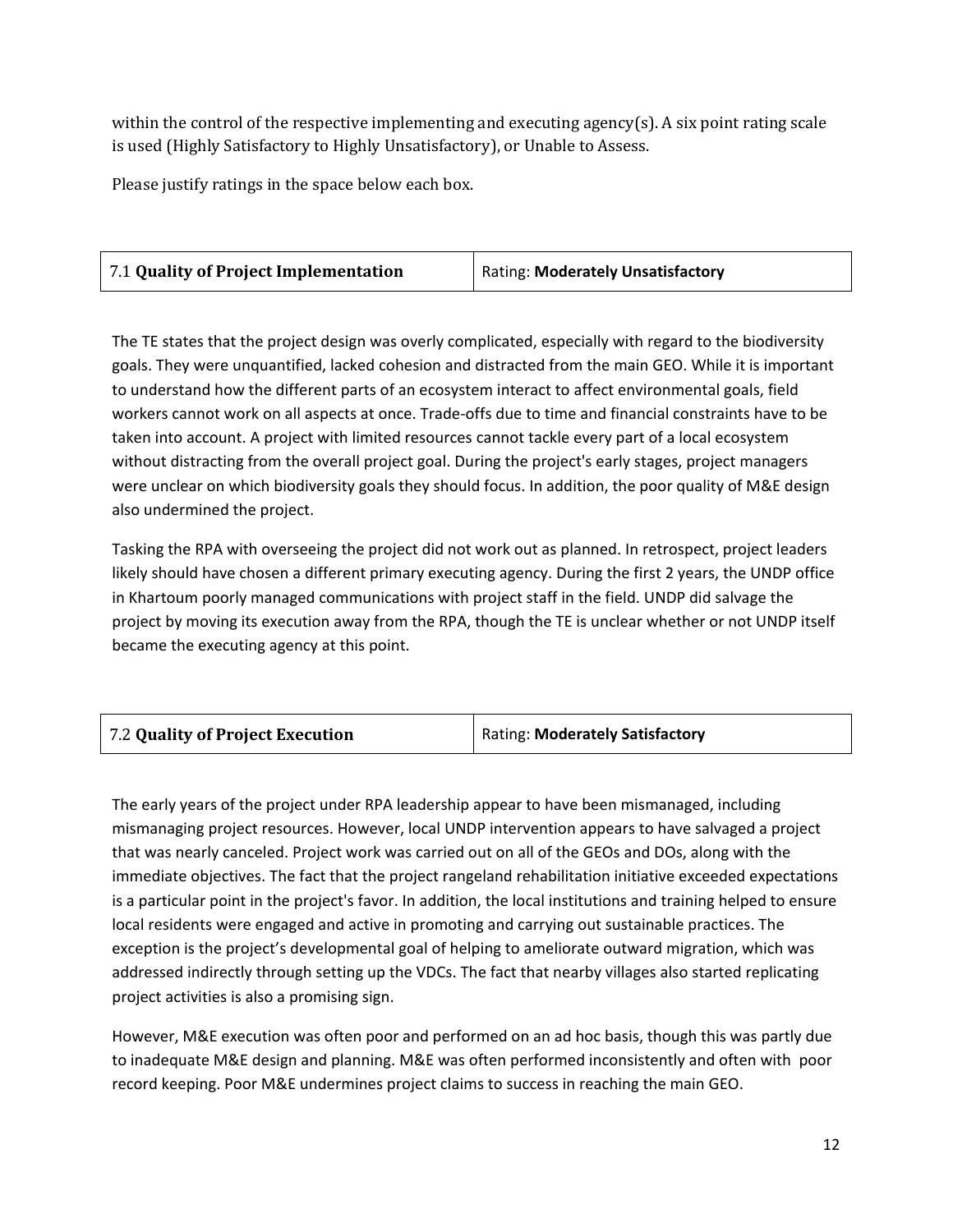### **8. Assessment of Project Impacts**

*Note - In instances where information on any impact related topic is not provided in the terminal evaluations, the reviewer should indicate below that this is indeed the case. When providing information on topics related to impact, please cite the page number of the terminal evaluation from where the information is sourced.*

8.1 Environmental Change. Describe the changes in environmental stress and environmental status that occurred by the end of the project. Include both quantitative and qualitative changes documented, sources of information for these changes, and how project activities contributed to or hindered these changes. Also include how contextual factors have contributed to or hindered these changes.

Through controlling erosion, maintaining/restoring marginal lands and helping local stakeholders enact sustainable practices, the project likely did advance its goal of increasing the local area's carbon sequestration by the end of the project. However, this cannot be truly verified due to poor M&E, which the TE authors acknowledge. In addition, since there were neither plans nor funding to ensure local stakeholders continued to use sustainable practices or to continue to monitor and verify local carbon sequestration, there is no way to ensure enhanced carbon sequestration will continue past the project end date. As a result, the estimated amount of carbon sequestered due to the project that the TE authors calculate is difficult to assess as meaningful. The TE notes that the lack of a baseline and poor early monitoring means that it is difficult to ensure that any possible improvements in local carbon sequestration capacity could be mostly attributable to project activities.

Early attempts at re-vegetating sand dunes had to be canceled due to local opposition. Different sites were chosen that were smaller in total area and potential carbon sequestration. Similarly, only about half of the total of targeted amount of windbreaks to fight erosion had actually been created (108 km out of a 195 km targeted). The amount of transplanting of species to vulnerable grazelands also failed to meet expectations. No systematic verification attempts were made to determine the exact amount of carbon sequestered through these particular projects.

8.2 Socioeconomic change. Describe any changes in human well-being (income, education, health, community relationships, etc.) that occurred by the end of the project. Include both quantitative and qualitative changes documented, sources of information for these changes, and how project activities contributed to or hindered these changes. Also include how contextual factors have contributed to or hindered these changes.

The widespread training initiatives undertaken during the project have increased local capacity for sustainable development (TE, pp. 18-19, 26). For instance, farmers better understand the importance of reducing short-term grazing to allow marginal rangelands to recover, which prevents erosion and allows for more grazing potential in the future. This potentially makes local agricultural development more sustainable, as short-term gains can be balanced against long-term economic needs. Such sustainable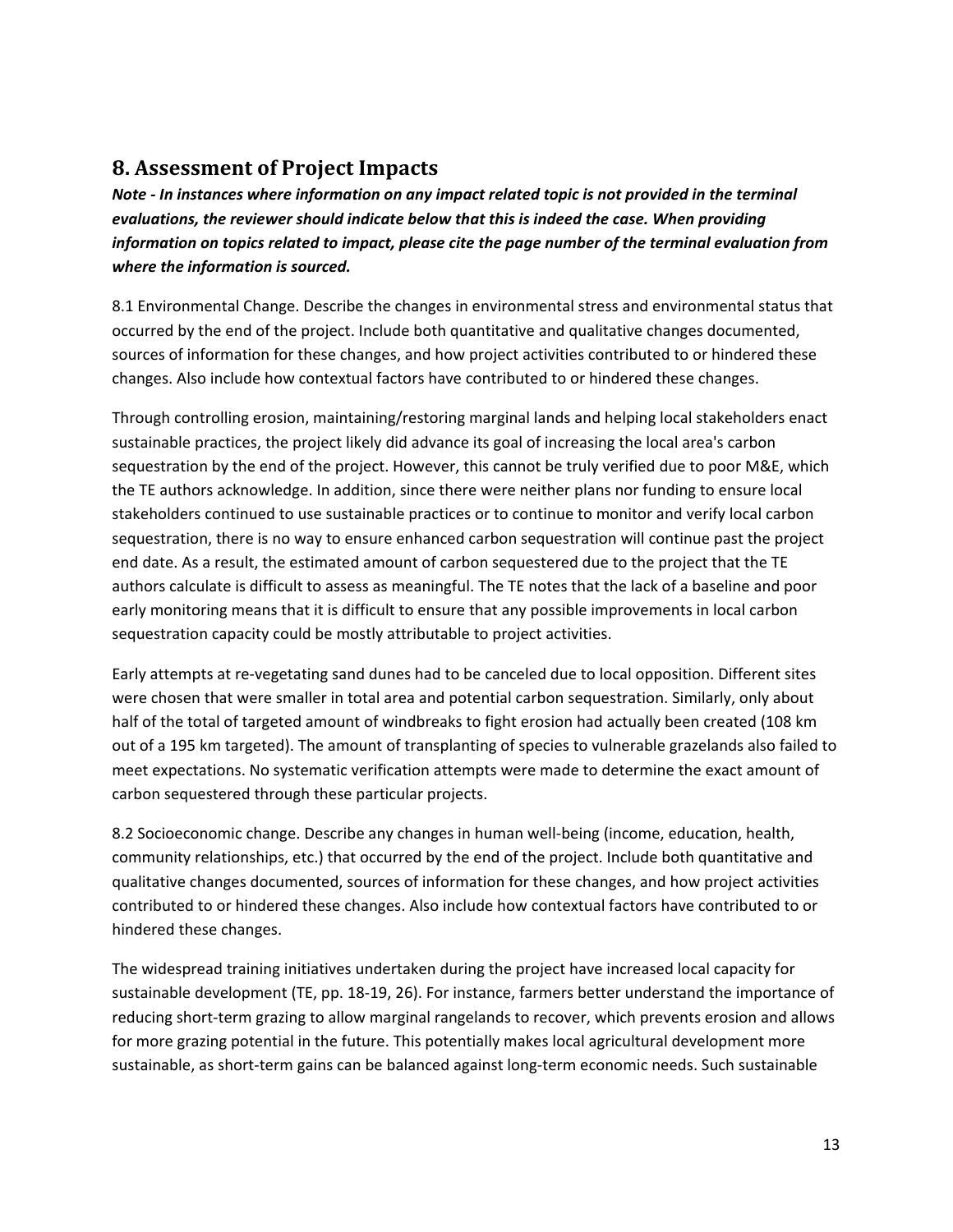development strategies can potentially have positive spillover effects on health, education, income and social cohesion.

In addition, these human development improvements have the potential to prevent future outward migration from project areas. However, there was no funding to ensure such practices were followed and nurtured in the future. The project initiative most likely to have a lasting socioeconomic impact is the women's irrigated gardens, though this was not part of the project's main focus.

8.3 Capacity and governance changes. Describe notable changes in capacities and governance that can lead to large-scale action (both mass and legislative) bringing about positive environmental change. "Capacities" include awareness, knowledge, skills, infrastructure, and environmental monitoring systems, among others. "Governance" refers to decision-making processes, structures and systems, including access to and use of information, and thus would include laws, administrative bodies, trustbuilding and conflict resolution processes, information-sharing systems, etc. Indicate how project activities contributed to/ hindered these changes, as well as how contextual factors have influenced these changes.

a) Capacities: The rather extensive training schedule and the number of attendees and events suggest that the project helped to increase local capacity to maintain sustainable practices. The training covered "community development (e.g., soap production, macaroni production, handicrafts and food processing, women's irrigated gardens), natural resource management (e.g., range management, grazing systems, pest management, fodder production), credit systems, drought mitigation, animal production and health, and other topics" (TE, pp. 18-19). The local project institutions have also created a system for promoting sustainable development (TE, pp. 44, 46).

b) Governance: The project helped to highlight shortcomings in the local RPA administration that could lead to improvements in project resource management. RPA members helped to carry out project goals even after project execution was moved away from the RPA. RPA staff members also participated in project training programs. The main governance improvements came from the local committee structures that project leaders and local stakeholders created to support and maintain the project.

8.4 Unintended impacts. Describe any impacts not targeted by the project, whether positive or negative, affecting either ecological or social aspects. Indicate the factors that contributed to these unintended impacts occurring.

The TE does not directly address unintended consequences as a topic for analysis. However, the TE authors do note several missteps made during the project's early execution. For instance, dune stabilization efforts in El-Meliesa and Es-Sabahia had to be abandoned because locals believed project leaders were trying to eventually take over the dunes for themselves. This likely affected local views of the overall project, but this point is not addressed in the TE. In addition, some attempts to make grazing rangelands sustainable failed due to choosing the wrong grass species. Grasses were to be chosen that could both sequester carbon and be palatable to local livestock. Using Aristida pallida *(Um Semaima)*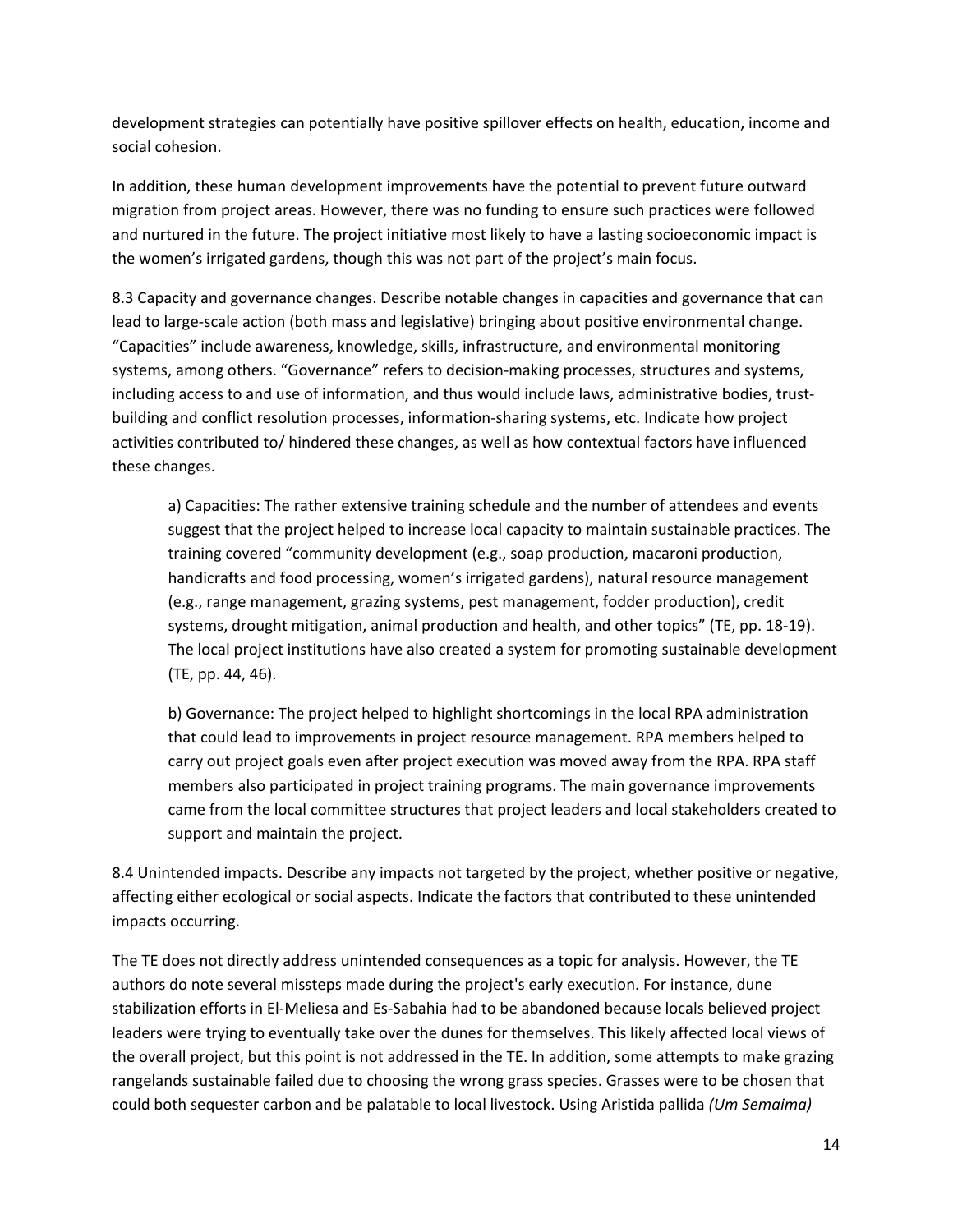undermined the project because sheep would not eat these grasses, but project members later corrected for this mistake.

On the positive side, there were numerous private applications for setting aside private lands for individual grazing allotments. The project designers had envisioned setting aside only communal lands for project improvement and management. These lands were to be re-seeded with grasses to lower erosion and increase their carbon sequestration capacities. Grazing would not be allowed on such land during this part of the process until such lands had properly recovered. It was assumed that local stakeholders would only agree to do so with communal lands. However, over 40 percent of the area that fell under this part of the project were private lands, which were actually more vulnerable to short-term degradation. This came out to 543 private hectares (43.7 percent of total lands set aside), compared to 700 public hectares.

8.5 Adoption of GEF initiatives at scale. Identify any initiatives (e.g. technologies, approaches, financing instruments, implementing bodies, legal frameworks, information systems) that have been mainstreamed, replicated and/or scaled up by government and other stakeholders by project end. Include the extent to which this broader adoption has taken place, e.g. if plans and resources have been established but no actual adoption has taken place, or if market change and large-scale environmental benefits have begun to occur. Indicate how project activities and other contextual factors contributed to these taking place. If broader adoption has not taken place as expected, indicate which factors (both project-related and contextual) have hindered this from happening.While the TE mentions some project techniques had expanded to nearby non-project villages, the TE does not explicitly state which initiatives these were.

### **9. Lessons and recommendations**

9.1 Briefly describe the key lessons, good practices, or approaches mentioned in the terminal evaluation report that could have application for other GEF projects.

The TE authors directly state that the experience of this project underscores that project public ownership is important. The more engaged the local community was in the processes and outcomes of project activities, the broader and deeper the results. This led to "a high degree [of] autonomous selfmonitoring" (TE, p. 50). In addition, as mentioned in section 8.4, engaging private asset holders can also yield positive benefits. Over 40 percent of lands set aside for improvement were private lands whose holders did so voluntarily.

9.2 Briefly describe the recommendations given in the terminal evaluation.

• Perhaps most importantly, the TE authors believe that carbon-monitoring had to continue at project sites for an additional 3 to 5 years. Due to deficiencies in the previous carbon-monitoring attempts, this extended monitoring would have to be expanded in scope to include monitoring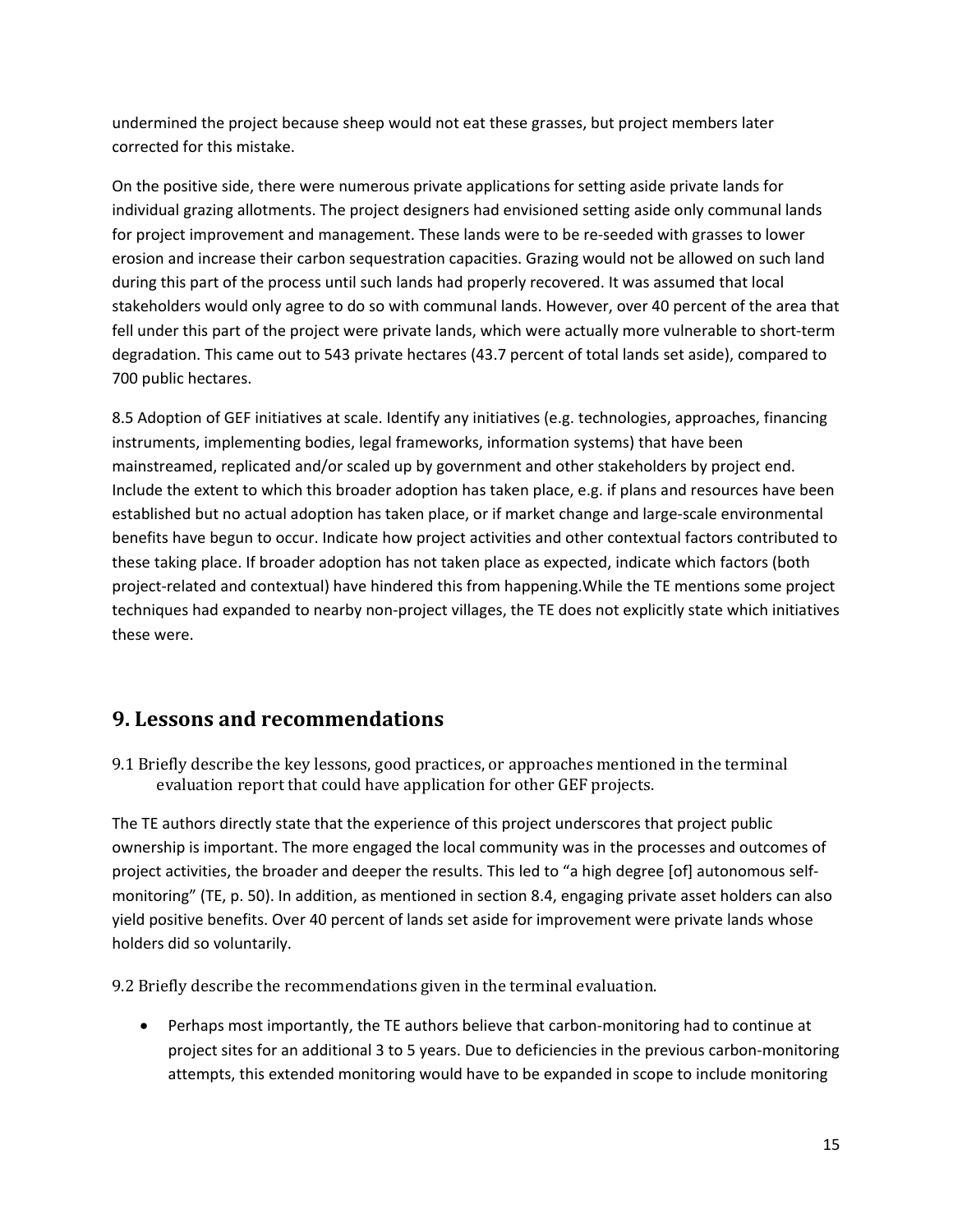soil organic carbon. They also support collecting additional support data on "rainfall, temperature, and socioeconomic conditions" (TE, p. 49).

- The internal processes that allowed three of the sub-projects to be successful should be carried over to future projects: 1) allocating private lands for improvement and then private grazing, 2) setting up the committee and subcommittee structure throughout the project areas and 3) the improved cookstoves initiative.
- Similarly, the Rural Council participatory model could be scaled up to 1,000 Rural Councils in nearby Kordofan State. Scaling up the project model would help attract further international investment for climate projects.
- A cost-benefit analysis should be conducted to determine if cattle should be allowed reintroduction to grazing areas.
- The project facilities and equipment would need to be maintained until follow-up activities were also completed. This would also help to increase the time and ability to ensure the Sudanese government and local communities would continue with project practices and build off of project successes.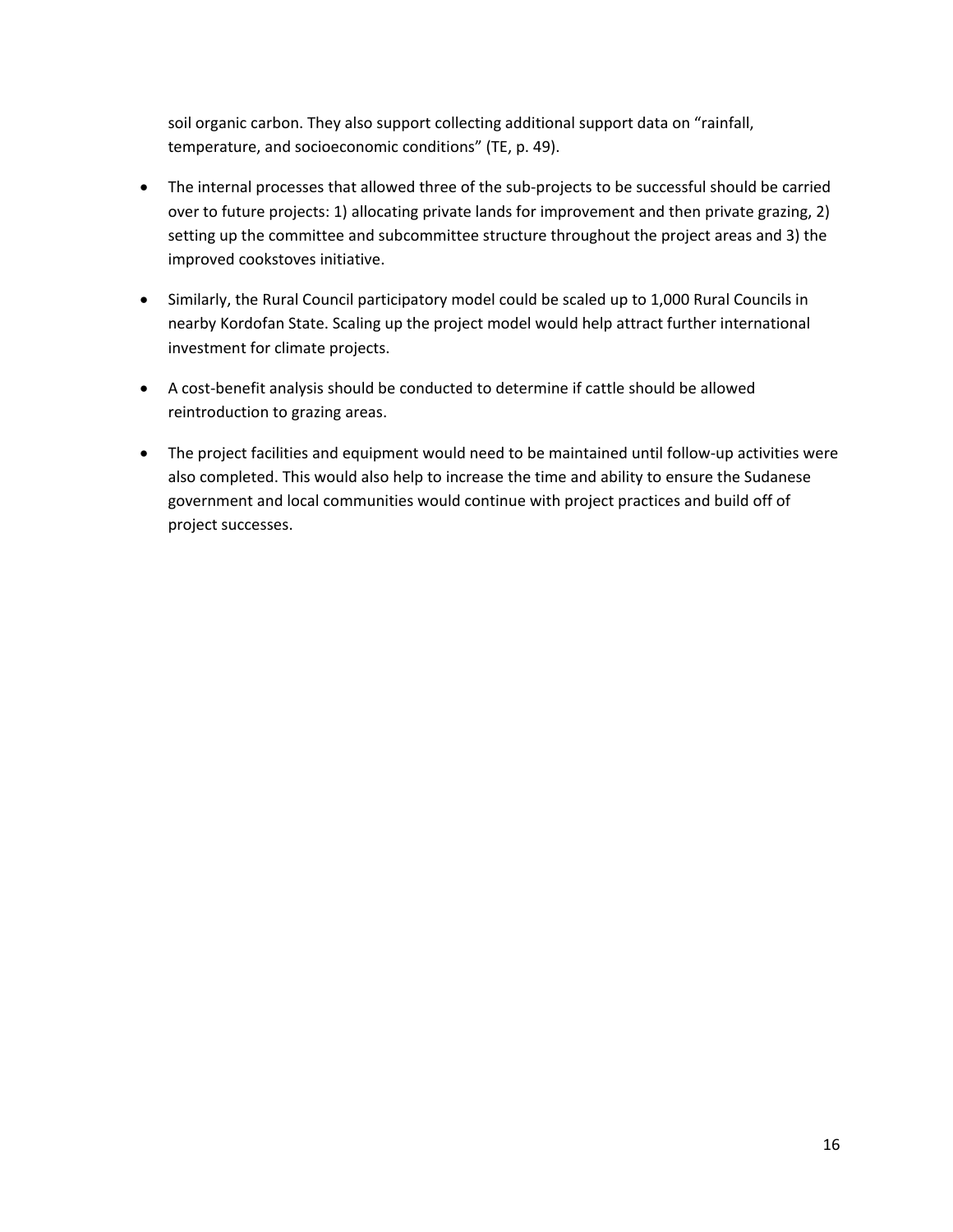## **10. Quality of the Terminal Evaluation Report**

A six point rating scale is used for each sub-criteria and overall rating of the terminal evaluation report (Highly Satisfactory to Highly Unsatisfactory)

| Criteria                                                                                                                                                | <b>GEF EO comments</b>                                                                                                                                                                                                                                                                                                                                                                                                                                                                                                                                                                                                                                     | Rating |
|---------------------------------------------------------------------------------------------------------------------------------------------------------|------------------------------------------------------------------------------------------------------------------------------------------------------------------------------------------------------------------------------------------------------------------------------------------------------------------------------------------------------------------------------------------------------------------------------------------------------------------------------------------------------------------------------------------------------------------------------------------------------------------------------------------------------------|--------|
| To what extent does the report<br>contain an assessment of relevant<br>outcomes and impacts of the<br>project and the achievement of the<br>objectives? | The TE attempts to quantify how much carbon has been<br>sequestered directly and indirectly due to project activities,<br>both by the project's end and over a 20-year period.<br>However, due to the lack of baseline data, these numbers<br>should be questioned, which the TE admits. Where<br>quantifiable results exist, the authors provide them. A<br>larger issue is that the PD did not originally define success<br>or failure for many project goals according to quantifiable<br>metrics. The TE consistently addresses project goals<br>mentioned in the PD, even when a criteria for assessing<br>these outcomes was not provided in the TE. | S      |
| To what extent is the report<br>internally consistent, the evidence<br>presented complete and convincing,<br>and ratings well substantiated?            | The TE has a high degree of internal consistency. The<br>authors systemically go through every part of the project<br>(dune re-vegetation, windbreaks, etc.), explain the<br>project's experience and show the results. As stated above,<br>the total amount of carbon sequestered is calculated, but<br>also difficult to assess properly due to a lack of baseline<br>data. While the TE does not directly rate each project<br>outcome, it does assess the quality of each initiatives'<br>outcomes.                                                                                                                                                    | S      |
| To what extent does the report<br>properly assess project<br>sustainability and/or project exit<br>strategy?                                            | The TE's "Sustainability" section on page 46 is short, but<br>that assessment was based on detailed analysis written<br>throughout the document. The TE notes that there was<br>neither a plan nor funding to ensure project strategies<br>continued passed the project end date.                                                                                                                                                                                                                                                                                                                                                                          | S      |
| To what extent are the lessons<br>learned supported by the evidence<br>presented and are they<br>comprehensive?<br>Does the report include the actual   | The project lessons learned and recommendations appear<br>adequate and evidence-based. However, the problems<br>with the first phase of the project needed to be further<br>elaborated upon because it is not always clear what exactly<br>the RPA did to mismanage the project during the project's<br>early years. The recommendations and lessons learned<br>could have been expanded to include a greater<br>understanding of what carbon sequestration techniques<br>showed the greatest promise and what initiatives would<br>help to increase resilience against drought.<br>While the TE does include some cost numbers in the text                | MS     |
| project costs (total and per activity)<br>and actual co-financing used?                                                                                 | body for various individual project undertakings, there is<br>no comprehensive line item breakdown of costs, including<br>estimated versus actual costs. Actual levels of co-finanicng<br>are not provided either.                                                                                                                                                                                                                                                                                                                                                                                                                                         | U      |
| Assess the quality of the report's<br>evaluation of project M&E systems:                                                                                | The TE goes into great detail regarding how the M&E<br>system was inadequate at both the planning and<br>execution levels.                                                                                                                                                                                                                                                                                                                                                                                                                                                                                                                                 | S      |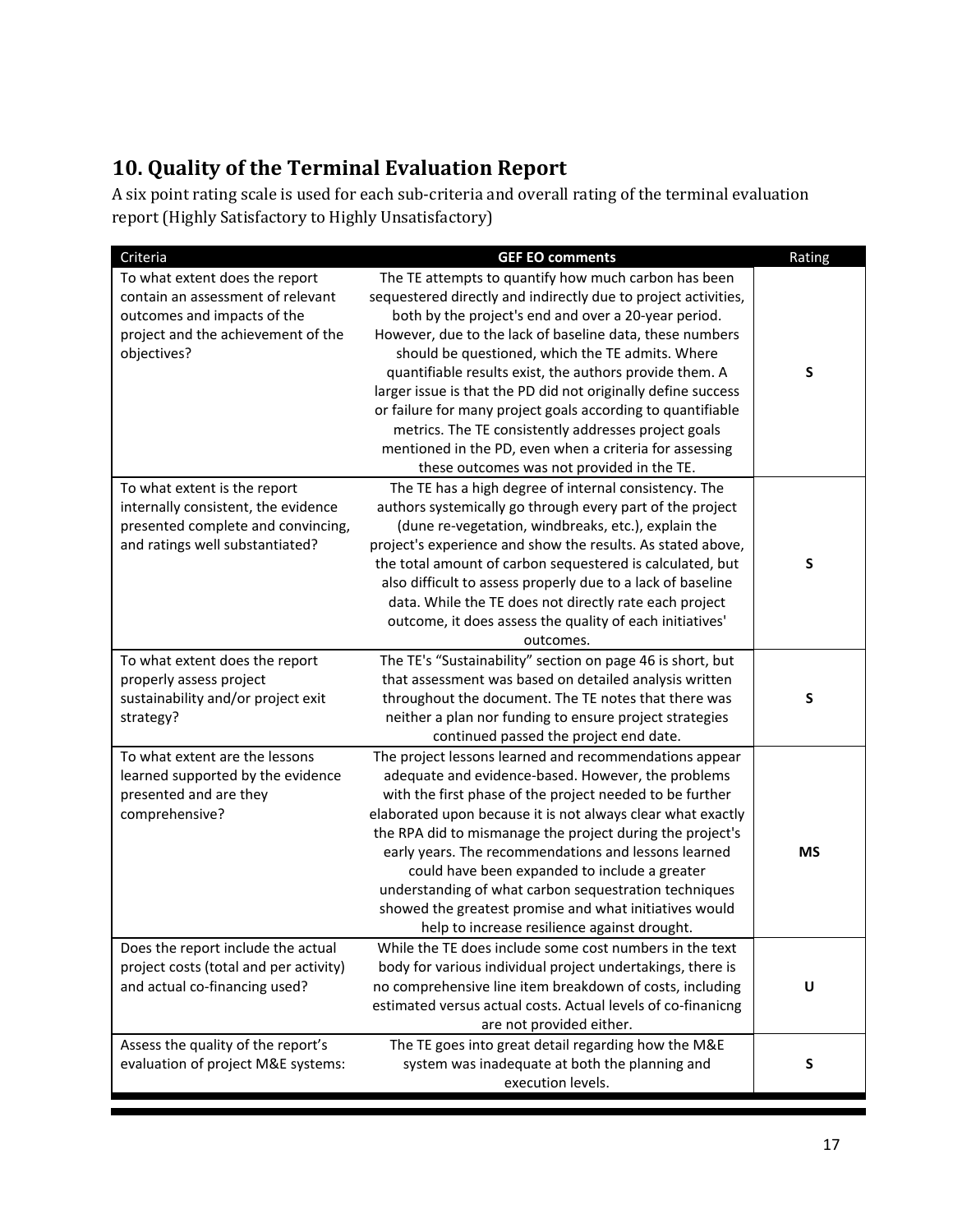**Overall TE Rating S**

**Overall TE rating: (0.3 \* (5+5)) + (0.1 \* (5+4+2+5)) = 3 + 1.6 = 4.6 = Satisfactory**

## **11. Note any additional sources of information used in the preparation of the terminal evaluation report (excluding PIRs, TEs, and PADs).**

Project Document (PD): Community Based Rangeland Rehabilitation for Carbon Sequestration and Biodiversity, August 1994

Evaluation of the Introduction of Guar in the Project Area: Case Study of Kajabi and Sararria Councils, Community Development Unit, October 1998

Project Performance and Evaluation Report, May 2000

April-June 2000 Quarterly Project Progress Report

July-September 1999 Quarterly Project Progress Report

Drought Contingency Plan, by Professor Mahdi Beshir and Dr El Hag Hassan Abu El Gassan, December 1998

The Assessment of Livestock Feed Balance and Carbon Sequestration within the Project Area (Year 1999)

Carbon Sequestration Assessment and Monitoring: Comments on the draft Final Report, by Mr. Ali Darag Ali

Baseline Report, by Mahmoud Mekki and Intisar Abdeslsadig, 1997

Estimation and Monitoring of Carbon Sequestration in Gireigikh Community Based Rangeland Rehabilitation Project, by the Institute of Environmental Studies, University of Khartoum, November 1999

Budget Revision "L", February 2000

Budget Revision "D", May 1999

Sudanese Swedish Association (SSA) Supported Villages Participatory Rapid Appraisal Survey Report, by Feth El Galeel Mohmed Ahmed, June 2000

TOR for Estimating and Monitoring Carbon Sequestrastion with the Project Area